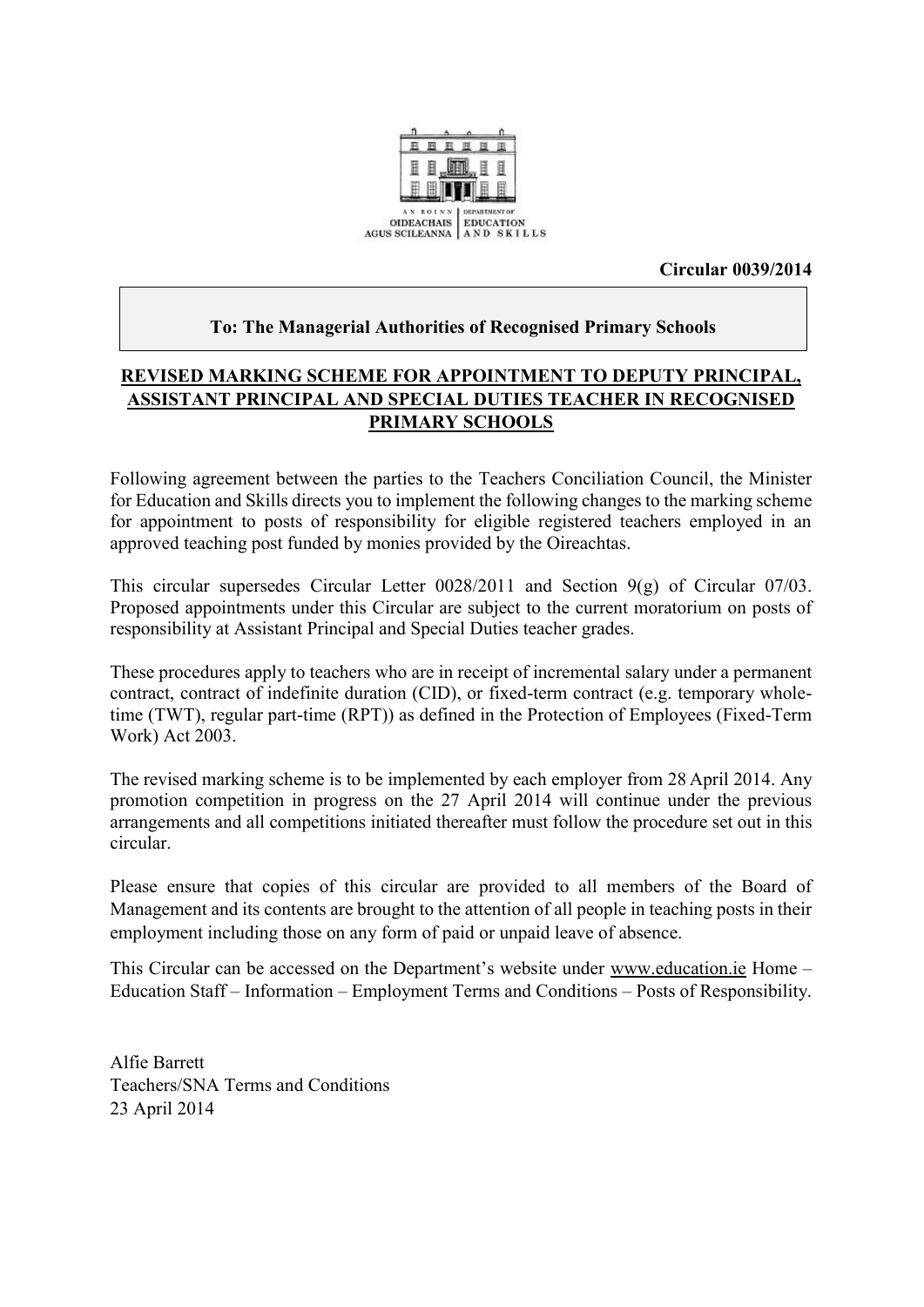# **1. Purpose of this Circular**

This circular outlines changes to the marking scheme for the appointment of Deputy Principal, Assistant Principal and Special Duties teacher in recognised primary schools.

# **2. Criteria for Selection and Revised Marking Scheme.**

The marking scheme for selection is amended as follows:-

| Length of service                                                                     | 20 marks |
|---------------------------------------------------------------------------------------|----------|
| Knowledge, understanding and capacity to meet the needs of the<br>2)<br>job           | 20 marks |
| 3) Capacity to contribute to the overall development of the school                    | 20 marks |
| 4) Interpersonal and communication skills                                             | 20 marks |
| 5) Capacity to contribute to the overall organisation and<br>management of the school | 20 marks |

## **Criteria 1 - 'Length of Service'**

In addition to the method of calculating the 'Length of Service' criteria set out in Circular 07/03, the 'Length of Service' criteria will be reckoned as follows:

#### **(a) Service in the school or in case of Education and Training Boards (ETBs), service in the scheme**

The service in the school/scheme of the most senior applicant will qualify for 20 points. Using that service as a base line, it will be divided by four in order to establish four quartiles.

- All applicants in the top quartile will each receive 20 points
- All applicants in the second quartile will each receive 15 points
- All applicants in the third quartile will each receive 10 points
- All applicants in the lower quartile will each receive 5 points

## **(b) Service as a teacher in another school or scheme**

Any teacher who has service in another school or scheme recognised by the Department of Education and Skills, where such service is a minimum of the value of 1 quartile in the competition in question, will be moved to the next higher quartile than that justified by service in the school or ETB scheme, subject to not exceeding 20 points overall mark on Length of Service. Recognised service is service which the Department/ETB has recognised for incremental credit purposes.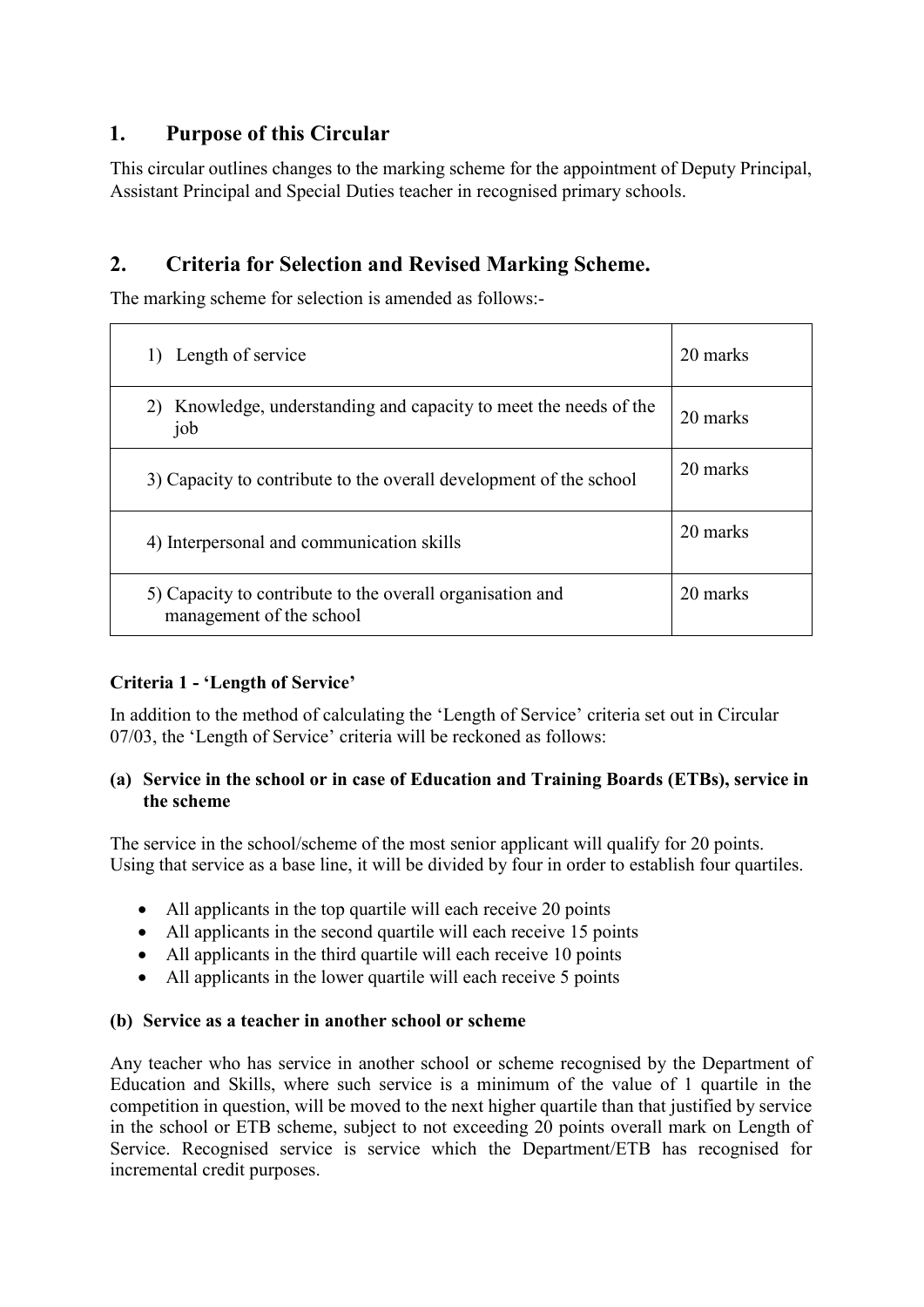#### **Criteria 2 to 5**

It is a matter for the Selection Board to develop its own marking system. However, it is mandatory that the 5 selection criteria are each given equal weighting of 20 marks.

## **3. Records of Interviews**

Section 9(g) of Circular 07/03 is amended as follows:-

Records of the interviews including marking sheets shall be kept by the Chairperson of the Selection Board until the appointment process is finalised.

## **4. Further Information**

Queries in relation to this circular may be sent to the Department at the following email address: [teachersna@education.gov.ie](mailto:teachersna@education.gov.ie)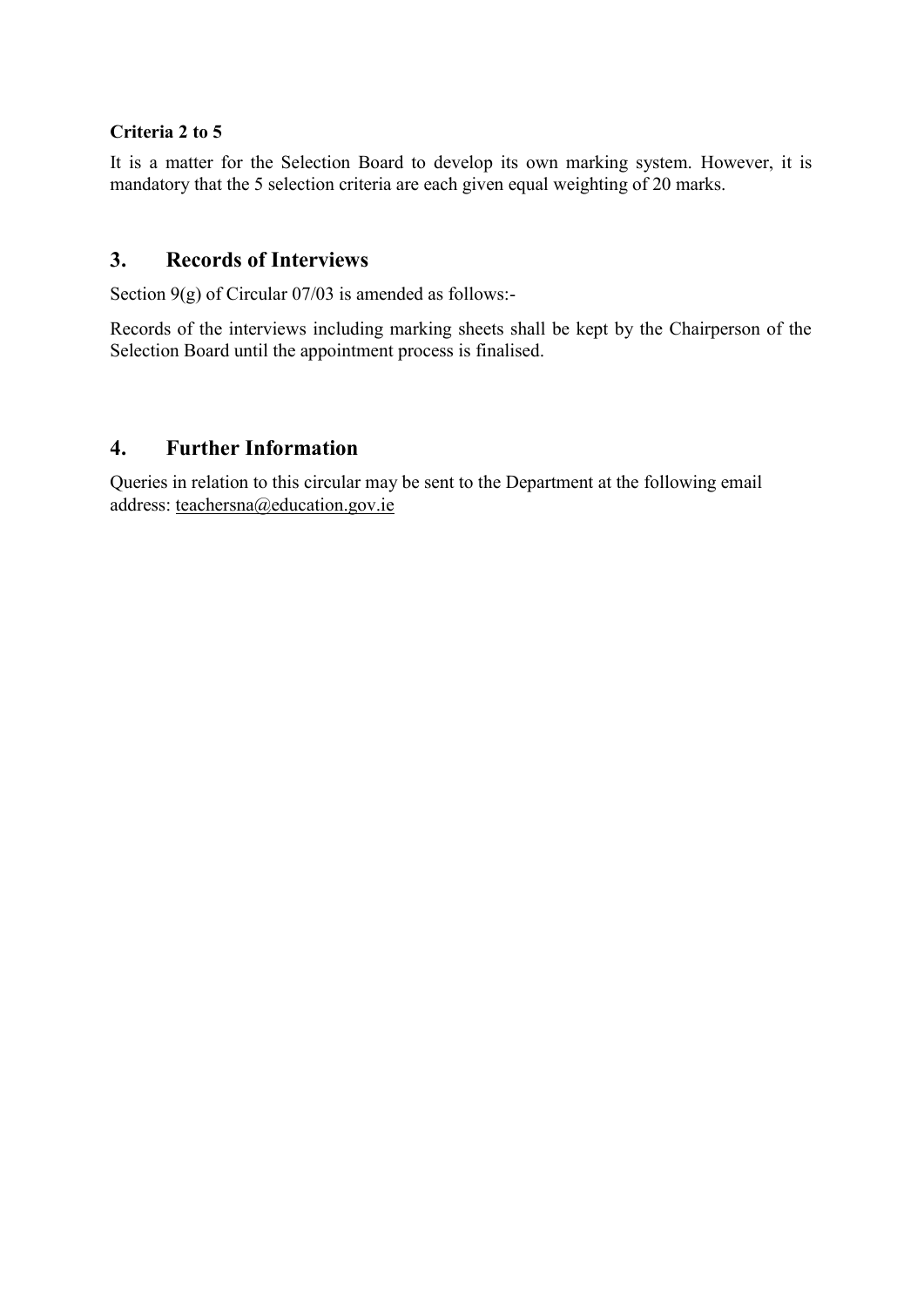#### **Appendix 1 - Example of Appointment to a vacant post using "new" marking scheme**

- All Marks are for Example Purposes Only
- Responsibility rests with the employer to ensure accuracy of calculations

#### SCENARIO:

**Assistant Principal Post identified as vacant in School X on the 28/4/14. Fill vacancy using "new" marking scheme.**

|                       | 8 Applicants have applied for the post. Service details below: |                                                          |                                          |  |  |
|-----------------------|----------------------------------------------------------------|----------------------------------------------------------|------------------------------------------|--|--|
| <b>Service Record</b> |                                                                | <b>Notes:</b>                                            |                                          |  |  |
| Candidate             | Reckonable Service in<br>the School/Scheme<br>(years)          | <b>Other Reckonable Service</b><br>outside school/scheme | Marks for 'Length of Service'            |  |  |
| Candidate A           | 21                                                             |                                                          | may be calculated prior to<br>interview. |  |  |
| Candidate B           | 17                                                             |                                                          |                                          |  |  |
| Candidate C           | 13                                                             | 10                                                       |                                          |  |  |
| Candidate D           | 11                                                             |                                                          |                                          |  |  |
| Candidate E           | 6                                                              |                                                          |                                          |  |  |
| Candidate F           | 6                                                              |                                                          |                                          |  |  |
| Candidate G           | 5                                                              | 14                                                       |                                          |  |  |
| Candidate H           | 4                                                              |                                                          |                                          |  |  |

| <b>Table 1.1: - Quartile Calculation</b>                                       |                     |          |                                                 |
|--------------------------------------------------------------------------------|---------------------|----------|-------------------------------------------------|
| Determined under "new" marking<br><b>Marks for Length of Service</b><br>scheme |                     |          | $21/4$ (quartiles) = 5.25                       |
| Longest Serving =                                                              | 21 years            |          | The Quartile Value is calculated as<br>follows: |
| 1st Quartile                                                                   | 15.76 - 21 years    | 20 marks | Longest Service divided by 4.                   |
| 2nd Quartile                                                                   | 10.51 - 15.75 years | 15 marks | 5.25 years being the quartile value,            |
| 3rd Quartile                                                                   | 5.26 - 10.50 years  | 10 marks | where 21 years is the longest<br>service.       |
| 4th Quartile                                                                   | $-5.25$ years       | 5 marks  |                                                 |

Calculations of the 'Length of Service' Criteria for each Candidate can be determined prior to the Interview Process and inserted into Overall Marking Scheme Table 1.4

## **Table 1.2 - Calculation of 'Length of Service' Criteria**

| Candidate   | Reckonable<br>Service in the<br><b>School</b><br>(years) | Length of<br>Service using<br>Quartiles<br>(see table $1.1$ -<br>Sub-Total: A)<br>$(20$ Marks) | <b>Other</b><br>Reckonable<br><b>Service in</b><br>another school<br>or scheme<br>(in years) | Max 1 additional<br>quartile (5 marks) if<br>candidate has 5.25<br>reckonable years or<br>more service completed<br>(Sub-Total: B) | <b>Total marks for</b><br><b>Seniority</b><br>(Max Score 20)<br>marks)<br>$(Sub-Totals A+B)$ |
|-------------|----------------------------------------------------------|------------------------------------------------------------------------------------------------|----------------------------------------------------------------------------------------------|------------------------------------------------------------------------------------------------------------------------------------|----------------------------------------------------------------------------------------------|
| Candidate A | 21                                                       | 20                                                                                             | 2                                                                                            | 0                                                                                                                                  | 20.00                                                                                        |
| Candidate B | 17                                                       | 20                                                                                             | 5                                                                                            | 0                                                                                                                                  | 20.00                                                                                        |
| Candidate C | 13                                                       | 15                                                                                             | 10                                                                                           | 5                                                                                                                                  | 20.00                                                                                        |
| Candidate D | 11                                                       | 15                                                                                             | $\Omega$                                                                                     | 0                                                                                                                                  | 15.00                                                                                        |
| Candidate E | 6                                                        | 10                                                                                             | 2                                                                                            | $\mathbf 0$                                                                                                                        | 10.00                                                                                        |
| Candidate F | 6                                                        | 10                                                                                             | 4                                                                                            | 0                                                                                                                                  | 10.00                                                                                        |
| Candidate G | 5                                                        | 5                                                                                              | 14                                                                                           | 5                                                                                                                                  | 10.00                                                                                        |
| Candidate H | 4                                                        | 5                                                                                              | 2                                                                                            | 0                                                                                                                                  | 5.00                                                                                         |